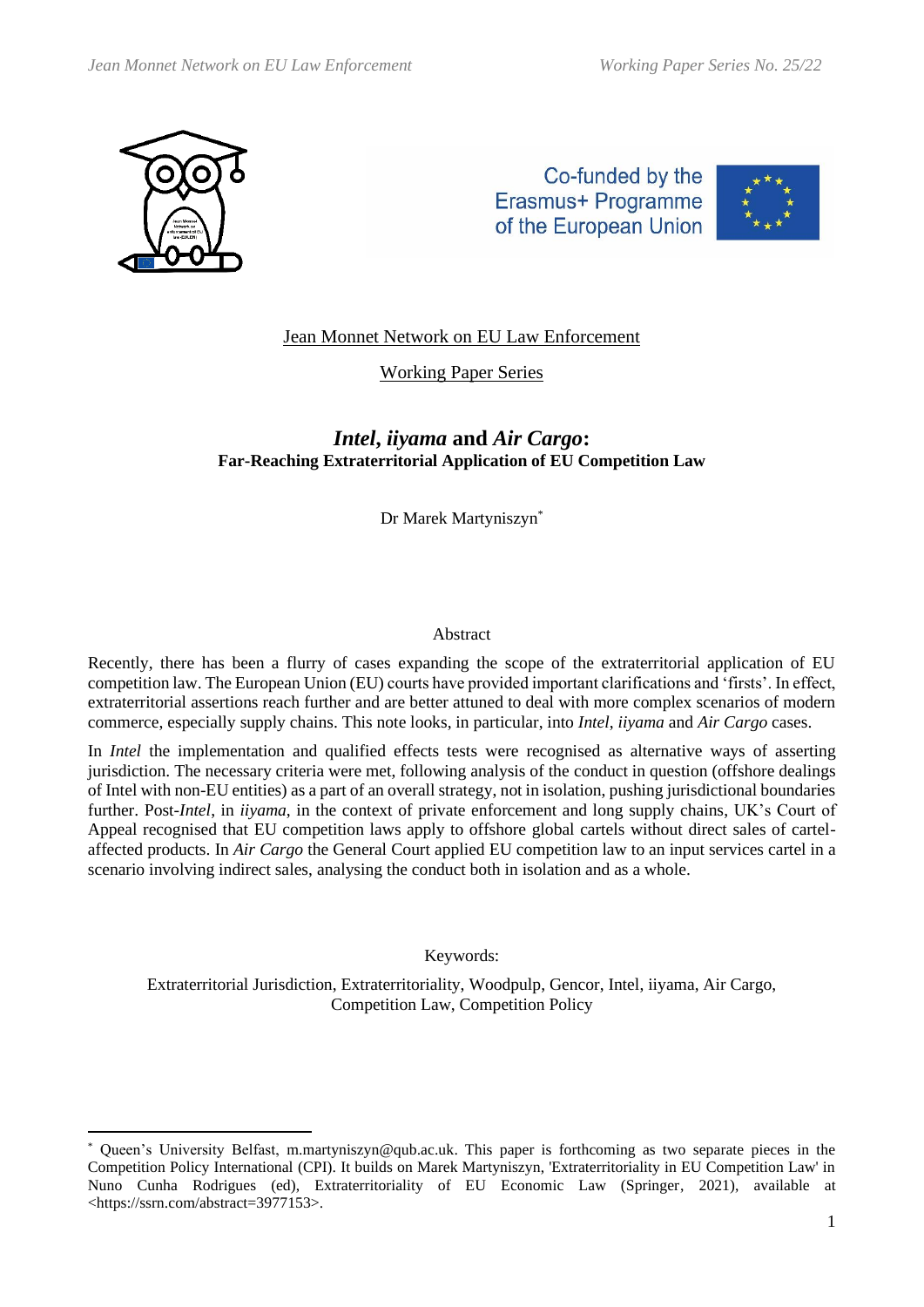## **I. Introduction**

Recently, there has been a flurry of cases expanding the scope of the extraterritorial application of EU competition law. The European Union (EU) courts have provided important clarifications and 'firsts'. In effect, extraterritorial assertions reach further and are better attuned to deal with more complex scenarios of modern commerce, especially value chains. This note looks, in particular, into *Intel*, *iiyama* and *Air Cargo* cases.

<span id="page-1-0"></span>The *Intel* case received much attention in relation to the use of financial incentives, such as rebates, by a dominant firm and the appropriate allocation of burden of proof in the context of administrative proceedings. On these grounds the original decision of the European Commission of 2009<sup>1</sup> was set aside by the Grand Chamber of the Court of Justice of the European Union (CJEU), in 2017,<sup>2</sup> and ultimately was quashed on remand by the General Court (GC), in January 2022.<sup>3</sup> That may not yet be the end of *Intel's* saga. However, it has somewhat escaped attention that the judgments in *Intel* provide significant expansion of the extraterritorial reach of EU competition law and the clarification of, until now, separate strands of caselaw. Overall, *Intel* places the EU at the forefront of extraterritoriality in competition law globally. It sets an important precedent which is likely to influence the practice of courts and other enforcers.

*Intel* has already informed further development of the reach of EU law in the context of private actions for damages in the UK—in *iiyama.* The UK's Court of Appeal (CoA) built on the policy space created by the CJEU in *Intel*, possibly expanding EU jurisdiction to cover long supply chains and scenarios up to where there are no direct dealings between cartelists and plaintiffs within or outside the EU.

The GC's judgments in *Air Cargo*, from March 2022, expanded on *Intel* further. It is now clear one can rely on the conduct's effects on a downstream market and that effects directness is not affected by sales taking place outside the EU and the involvement of a third party. Overall, meeting of the qualified test criteria seems easier. For example, the proportion of the relevant cartel-affected inputs in the overall service appears lower. More broadly, the analysis of the conduct 'as a whole'—initiated in *Intel*– continues, and the implementation test seems shelved.

These recent judgments point to an expansive approach with considerable potential of reaching foreign violators in novel factual scenarios. They create scope for tightening the existing regulatory gaps.

## **II. The** *Intel* **case**

Intel, a US firm, was dominant on the world market for computer chips (market share of 70%), an important input. Its only competitor was another US firm—AMD. Intel devised a strategy to foreclose AMD. It began offering financial incentives to its key customers, downstream entities. The incentives were in the form of exclusivity rebates and payments to breach on the already concluded contracts with AMD and delay use of AMD's chips (naked restrictions). The key customers were non-EU laptop makers and an EU computer distributor.<sup>4</sup>

The Commission found that Intel violated its dominant position. The EU courts were asked to consider application of EU competition law in a fully offshore context, without direct dealings between the alleged culprit (Intel) and entities in the EU.<sup>5</sup> Intel challenged the decision on various grounds. While not raising any such concerns during the proceedings before the Commission, during the written procedure before the GC Intel argued the Commission did not have jurisdiction over five non-EU laptop makers, with the agreements

<sup>&</sup>lt;sup>1</sup> European Commission Decision of 13 May 2009 Relating to a Proceeding under Article 82 of the EC Treaty and Article 54 of the EEA Agreement, COMP/C-3/37.990- Intel (2009).

<sup>2</sup> Case C-413/14 P, Intel v Commission (CJEU judgment).

<sup>3</sup> Case T-286/09 RENV, Intel v Commission.

<sup>4</sup> These were original equipment manufacturers (OEMs): Dell, HP, Acer, NEC, IBM and Lenovo as well as Media-Saturn-Holding, the largest desktop computer distributor in Europe.

<sup>&</sup>lt;sup>5</sup> For the sake of the ease of reading this text refers to the EU, but the holdings apply to the European Economic Area.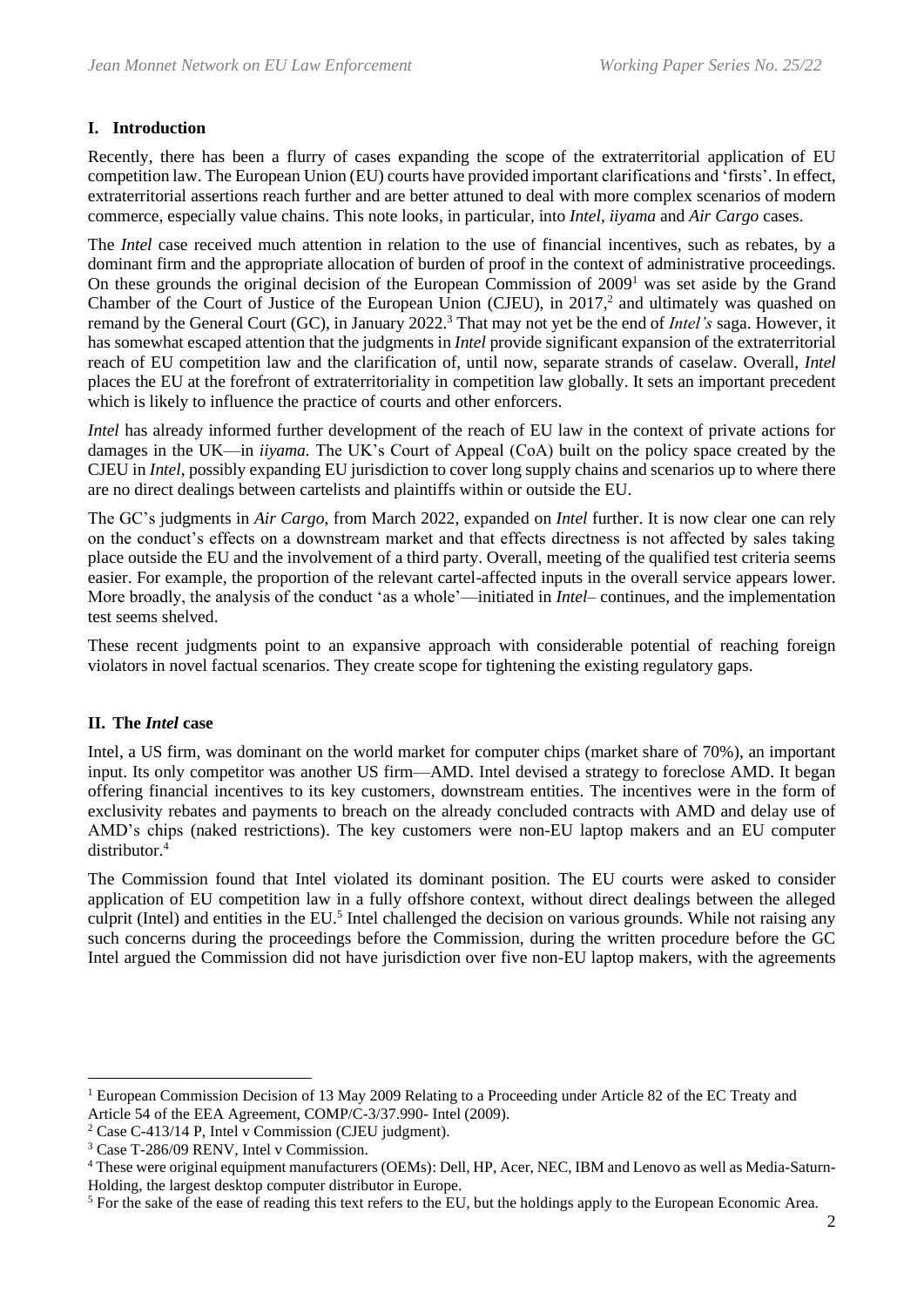<span id="page-2-0"></span>and conduct in question taking place outside the EU.<sup>6</sup> At the hearing, Intel limited its plea to two of them— Acer and Lenovo.<sup>7</sup> When the case reached the CJEU, the argument was narrowed down to Lenovo only.<sup>8</sup>

<span id="page-2-2"></span><span id="page-2-1"></span>While the decision did not clarify its jurisdiction basis,<sup>9</sup> before the GC the Commission argued that EU jurisdiction was justified on the basis of both the implementation and qualified effects tests.<sup>10</sup> Both terms were coined by EU courts—in *Woodpulp<sup>11</sup>* and *Gencor. <sup>12</sup>* Without much deliberation the court found that both tests are alternative, not cumulative ways of asserting jurisdiction.<sup>13</sup>

The GC then turned to scrutinise the challenged application of the individual criteria of the qualified effects test, that is: the substantiality, directness and foreseeability of effects. At the onset, the GC clarified there is no need to show any actual effects. Showing of possible, probable effects was sufficient.<sup>14</sup> The incentivisation of laptop makers to delay introduction of products with competing chips met that requirement.<sup>15</sup>

In terms of substantiality, the number of finished products (that is, laptops which—but for Intel's strategy would have incorporated competing chips) was 'modest', in low thousands. Moreover, it was unclear how many would have actually reached the EU.<sup>16</sup> However, the Commission argued the conduct was part of an overall strategy and a single and continuous infringement and distinguishing separate elements of it was inappropriate.<sup>17</sup> The court accepted this argument, noting that, in general, the EU market need not be more affected than other regions.<sup>18</sup> Specifically, the GC found the conduct in question to be part of a single and continuous infringement and, seen so the threshold was met.<sup>19</sup>

Turning to directness, the GC found that the conduct was intended to and capable of producing immediate effects. The incentivisation had 'a direct effect and not merely a knock-on effect'.<sup>20</sup> Moreover, the fact the incentivisation concerned relationships outside the EU (that is, there was no direct sales by Intel to entities in the EU) did not make the conduct's effects indirect.<sup>21</sup>

In terms of foreseeability, it seems not to have been any issue. The conduct in question was not only foreseeable, but also intended. 22

These findings, made in relation to dealings between Intel and Acer applied *mutatis mutandis* to Lenovo.<sup>23</sup> In Lenovo's case the GC considered also exclusivity rebates. These were found to have had direct effects. The fact Intel did not sell laptops, but only chips—an input used in them—did not change the effects' nature.<sup>24</sup> The conduct was not only foreseeable, but also intended, $25$  and also substantial—due to it forming part of a single and continuous violation.<sup>26</sup>

<sup>6</sup> Case T‑286/09, Intel Corp v Commission ECLI:EU:T:2014:547 (GC judgment), para 224.

 $<sup>7</sup>$  Ibid, para 225.</sup>

<sup>8</sup> CJEU judgment (n [2\)](#page-1-0), para 31.

<sup>9</sup> GC judgment (n [6\)](#page-2-0), para 249.

 $10$  Ibid, para 235. The Commission referred to the qualified effects test by calling it the effects doctrine. For broader discussion of past caselaw see [Marek Martyniszyn, 'Extraterritoriality in EU Competition Law' in Nuno Cunha](https://ssrn.com/abstract=3977153)  [Rodrigues \(ed\), Extraterritoriality of EU Economic Law \(Springer, 2021\), available at](https://ssrn.com/abstract=3977153)  [<https://ssrn.com/abstract=3977153>.](https://ssrn.com/abstract=3977153)

<sup>&</sup>lt;sup>11</sup> Joined Cases 89, 104, 114, 116, 117 and 125 to 129/85, A. Ahlström Osakeyhtiö and others v Commission (Woodpulp), [1988] ECR 5193.

<sup>12</sup> Case T-102/96, Gencor Ltd v Commission, [1999] ECR II-753.

<sup>13</sup> GC judgment (n [6\)](#page-2-0), paras 236 and 244.

<sup>14</sup> Ibid, paras 251-2.

<sup>15</sup> Ibid, paras 254-5.

<sup>16</sup> Ibid, paras 259-260, 286-90.

<sup>17</sup> Ibid, para, 260.

<sup>18</sup> Ibid, para 261.

<sup>19</sup> Ibid, paras 267-72.

<sup>20</sup> Ibid, paras 277-8.

 $21$  Ibid, para 279.

<sup>22</sup> Ibid, paras 281-2.

<sup>23</sup> Ibid, para 291.

<sup>24</sup> Ibid, para 293.

<sup>25</sup> Ibid, para 294.

<sup>26</sup> Ibid, para 295.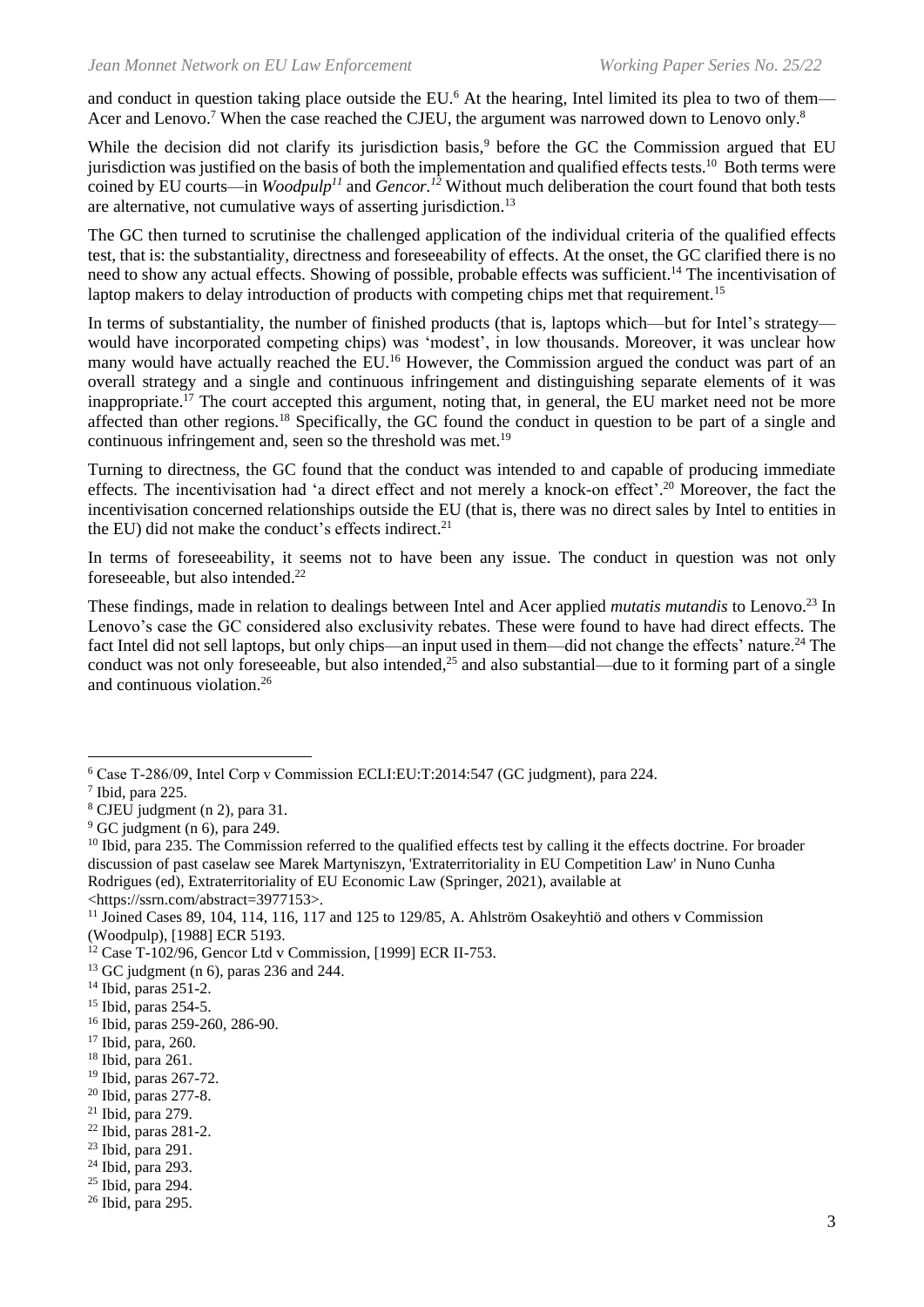Hence, the GC found extraterritorial jurisdiction over Intel justified on the qualified effects test's basis. Having done so, it also analysed meeting of the implementation test 'for the sake of completeness'.<sup>27</sup> The lack of direct sales by Intel to entities within the EU (that is, to subsidiaries of Acer and Lenovo in the EU) did not mean implementation in the EU was missing.<sup>28</sup> The GC established that granting of a financial incentive by a dominant entity to have the launch of products with competing inputs worldwide, including in the EU, postponed constituted implementation within the EU.<sup>29</sup> For the GC, in this context it was necessary to consider the conduct of customers incentivised by Intel, not just of Intel.<sup>30</sup> When it comes to exclusivity rebates, acting on them by Intel's customers—that is, selling worldwide (hence also in the EU) laptops only with Intel's chips—constituted the necessary implementation.<sup>31</sup> Thereby, EU law applied extraterritoriality also on the basis of the implementation test.

On appeals before the CJEU, the court and the broader legal community benefits from an advisory option of an advocate general (AG).<sup>32</sup> In *Intel* the opinion was delivered by AG Nils Wahl (now, since October 2019, a Judge of the CJEU).<sup>33</sup> Overall, in AG Wahl view the GC failed to duly establish that the jurisdictional tests were met.<sup>34</sup> In general, the presented view was conservative. For example, the AG opined the implementation test could not be satisfied by a negative act, an omission (such as refusals to deal or boycotts).<sup>35</sup> More broadly, AG Wahl called on the court to adopt an effects-based approach to jurisdiction,<sup>36</sup> which—in fact—has been used for quite some time. In more specific terms, for the AG the GC committed a cardinal error of focusing on wrong conduct—of a downstream customer (Lenovo), rather than on that of Intel itself. For this reason, the implementation test has not been met.<sup>37</sup> AG Wahl also found the GC misapplied the qualified effects test.<sup>38</sup> In particular, the GC should have considered the effects of the challenged specific types of conduct, unbundling them from the remainder of the case.<sup>39</sup> Also, the notion of a single and continuous infringement could not, in AG Wahl's view, be used to extend the scope of application of EU law, to facilitate meeting the necessary jurisdictional criteria.<sup>40</sup>

On appeal, the CJEU dismissed Intel's jurisdictional plea in entirety.<sup>41</sup> It approved the GC's clarification regarding the relationship of both jurisdictional tests.<sup>42</sup> Satisfaction of either of them would suffice for the extraterritorial application of the EU competition rules. Likewise, the GC was found to be correct in considering probable effects of the conduct in relation to the 'foreseeability' criterion. <sup>43</sup> The criterion of immediacy of effects was fulfilled by seeing the conduct within the framework of an overall strategy of Intel.<sup>44</sup> The same lens (of an overall strategy) made the conduct pass scrutiny in light of the substantiality requirement.<sup>45</sup> Lastly, the CJEU did not consider application of the implementation test, given the GC examined it only for the sake of completeness.<sup>46</sup>

## **III.The significance of** *Intel*

Overall, *Intel* brings a significant expansion of the extraterritorial reach of EU competition law. The CJEU provided some useful clarifications. Firstly, there are no differences in extraterritorial reach in different areas of competition law. *Intel* was the first abuse of dominance case in the EU where extraterritorial jurisdiction

- <sup>29</sup> Ibid, paras 305 and 307.
- <sup>30</sup> Ibid, para 306
- <sup>31</sup> Ibid, paras 311-2.

 $32$  AGs are high-profile lawyers appointed to this advisory role for a six-year term. An AG delivers an opinion in every case before the CJEU to assist the court with its own deliberations.

<sup>33</sup> Case C-413/14 P, Opinion of Advocate General Wahl in Intel v Commission.

<sup>35</sup> Ibid, para 294.

 $41$  CJEU judgment (n [2\)](#page-1-0), para 65.

- $43$  Ibid, para 51.
- $44$  Ibid, para 52.

<sup>27</sup> Ibid, para 297.

<sup>28</sup> Ibid, para 303.

<sup>34</sup> Ibid, para 327.

<sup>36</sup> Ibid, paras 295-6.

<sup>37</sup> Ibid, paras. 309-13.

<sup>38</sup> Ibid, para 318.

<sup>39</sup> Ibid, para 320.

<sup>40</sup> Ibid, para 319.

<sup>42</sup> Ibid, para 45.

 $45$  Ibid, paras 54-8.

<sup>46</sup> Ibid, para 62-3.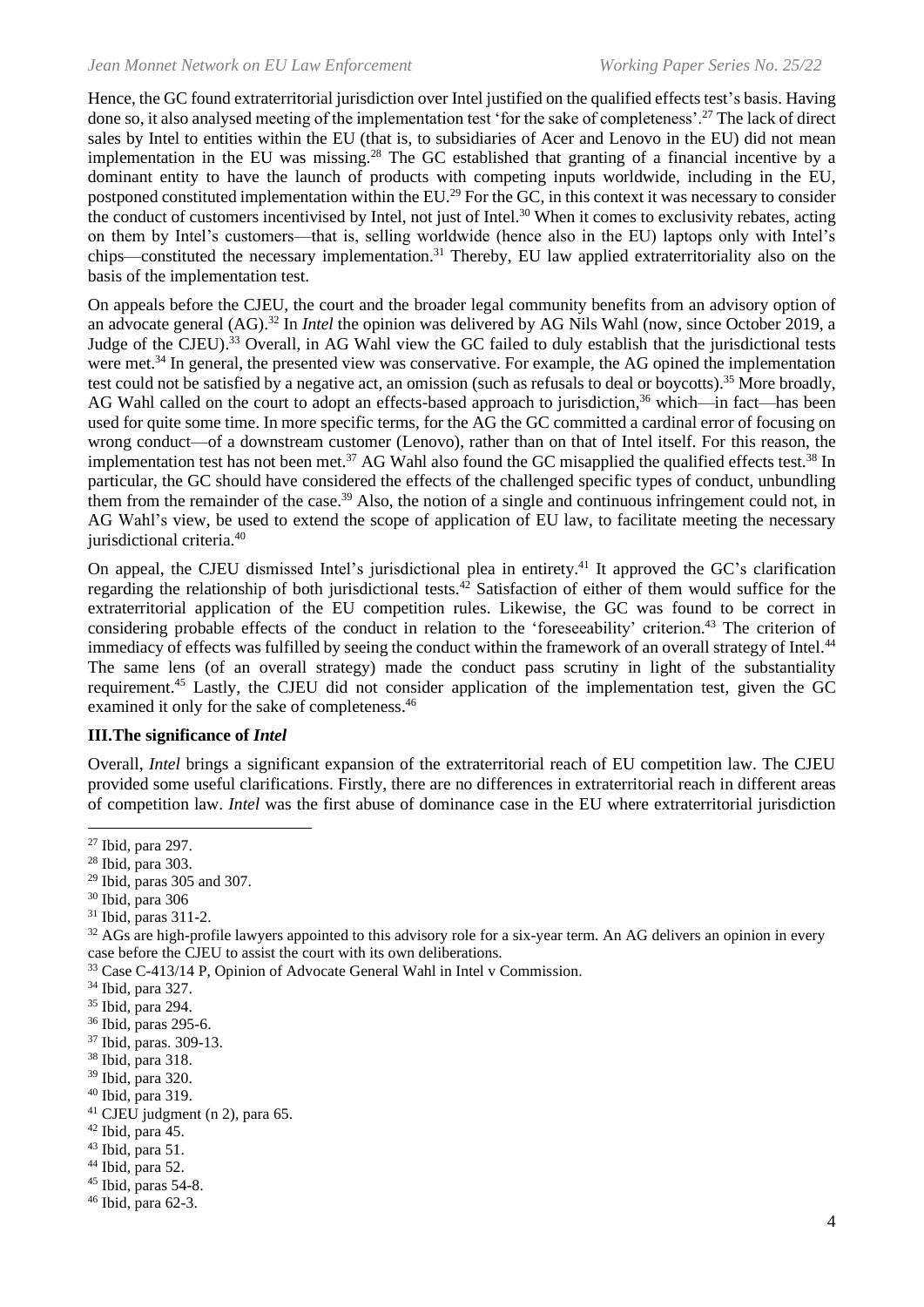was recognised. Previous cases concerned restrictive agreements and a merger. Secondly, the earlier formulated jurisdictional tests (the implementation and qualified effects tests) were recognised as alternative ways of asserting jurisdiction. This is positive. As the GC noted, under international law extraterritorial jurisdiction can be asserted by various means—there is no one single way of doing so. Both EU's approaches are versions of the effects doctrine—the principle enabling assertion of extraterritorial jurisdiction on the basis of economic effects (that is, competitive harm) caused from abroad. The doctrine is now widely-accepted and ubiquitous.<sup>47</sup> Different systems formulate it differently and controversies continue, for example, in relation to the limits of doctrine's permissible reach—as in this case. The fact the domestic formulations are called by different names is immaterial—the paradigm remains the same. *Intel* operates within this framework.

The CJEU judgment in relation to meeting the jurisdictional tests is very brief, providing little guidance. This approach is not out of synch with the past. In fact, in *Woodpulp* the court devoted to the jurisdictional question just a few paragraphs. <sup>48</sup> In *Intel* the CJEU's application of the qualified effect test was most succinct. Both criteria of immediacy and significance were met thanks to the conduct in question (Intel's dealings with Lenovo outside the EU) being seen as a part of an overall strategy, the fact earlier recognised by the GC. This approach has considerable potential. By not analysing in isolation different activities, actions or relationships, the CJEU narrowed the scope for possible gaming of EU rules by foreign perpetrators. That is welcome, especially in light of the currently internationally fragmented way of dealing with cross-border competitive harm. Moreover, the CJEU approach is not particularly controversial.

The court is pushing jurisdictional boundaries in its application of the qualified effects test. Through bundling the offshore dealings of Intel with Lenovo with other elements of the case,<sup>49</sup> jurisdiction is asserted more broadly than to date. No other competition system has ventured that far in their enforcement, while remaining within the main territorial paradigm, with harm to consumers in the enforcing forum constituting the jurisdictional link. Thereby an important precedent has been set. Its potential influence on the future practice of other systems should not be underestimated. A way of asserting extraterritorial jurisdiction is not 'just' an EU matter. That said, context is king. In *Intel* jurisdiction had not been challenged before the Commission and on appeals this plea has been gradually limited just to the Intel-Lenovo relationship. Therefore, it may be that the links with the EU regarding the reminder of the Intel's overall strategy were more straight-forward, meeting the jurisdictional threshold based on the pre-existing case law.

It is also noteworthy that this expansion of the extraterritorial reach of EU competition law met with no formal governmental protest. It was unopposed. In the past, controversially far jurisdictional assertions met with representations made by foreign governments<sup>50</sup> or introduction of domestic measures aimed at curbing allegedly overly-far-reaching assertions.<sup>51</sup> That was not the case in *Intel*. It is likely to matter going forward.

The CJEU's approach is both pragmatic and clever. It logically builds on the pre-existing caselaw while securing a very board reach of EU law in appropriate cases. Afterall, there may not be many cases involving global anticompetitive strategies, in which scope the EU market of over 400 million consumers would not play an important role. However, it remains open whether the court would follow such reasoning should an overall strategy in question include no direct dealings (or their abandonment) of a foreign alleged violator with entities in the EU. The challenge before the CJEU concerned an indirect relationship: Intel incentivised a non-EU laptop maker to adopt a specific course of conduct in its dealings with its EU customers, within the context of Intel's broader strategy involving relations with entities in the EU. Hence, we are looking at indirect

<sup>47</sup> See, for example, [Marek Martyniszyn, 'Competitive Harm Crossing Borders: Regulatory Gaps And A Way Forward',](https://doi.org/10.1093/joclec/nhaa034)  [17\(3\) Journal of Competition Law & Economics 686 \(2021\), available at <https://doi.org/10.1093/joclec/nhaa034>;](https://doi.org/10.1093/joclec/nhaa034) [Marek Martyniszyn, Developing Countries' Experience with Extraterritoriality in Competition Law, Report of the United](https://pure.qub.ac.uk/files/264759041/Developing_Countries_Experience_with_Extraterritoriality_in_Competition_Law_Report.pdf)  [Nations Conference on Trade and Development, UNCTAD/DITC/CPLP/2021/3 \(2021\), available at](https://pure.qub.ac.uk/files/264759041/Developing_Countries_Experience_with_Extraterritoriality_in_Competition_Law_Report.pdf)   $\lt$ https://pure.qub.ac.uk/files/264759041/Developing\_Countries\_Experience\_with\_Extraterritoriality\_in\_Competition\_L [aw\\_Report.pdf>.](https://pure.qub.ac.uk/files/264759041/Developing_Countries_Experience_with_Extraterritoriality_in_Competition_Law_Report.pdf)

<sup>48</sup> Woodpulp (n [11\)](#page-2-1), paras 16-7.

<sup>&</sup>lt;sup>49</sup> The other elements were: the Intel's overall strategy, including—as it seems, because the court opted not to clarity it—direct dealings of Intel with entities in the EU.

<sup>50</sup> See, for example, [Marek Martyniszyn, 'Foreign States' Amicus Curiae Participation in U.S. Antitrust Cases', 61\(4\)](https://doi.org/10.1177%2F0003603X16677782)  [Antitrust Bulletin 611 \(2016\).](https://doi.org/10.1177%2F0003603X16677782)

<sup>&</sup>lt;sup>51</sup> See, for example, [Marek Martyniszyn, 'Legislation Blocking Antitrust Investigations](https://ssrn.com/abstract=2399923) and the September 2012 Russian [Executive Order', 37\(1\) World Competition 103 \(2014\).](https://ssrn.com/abstract=2399923)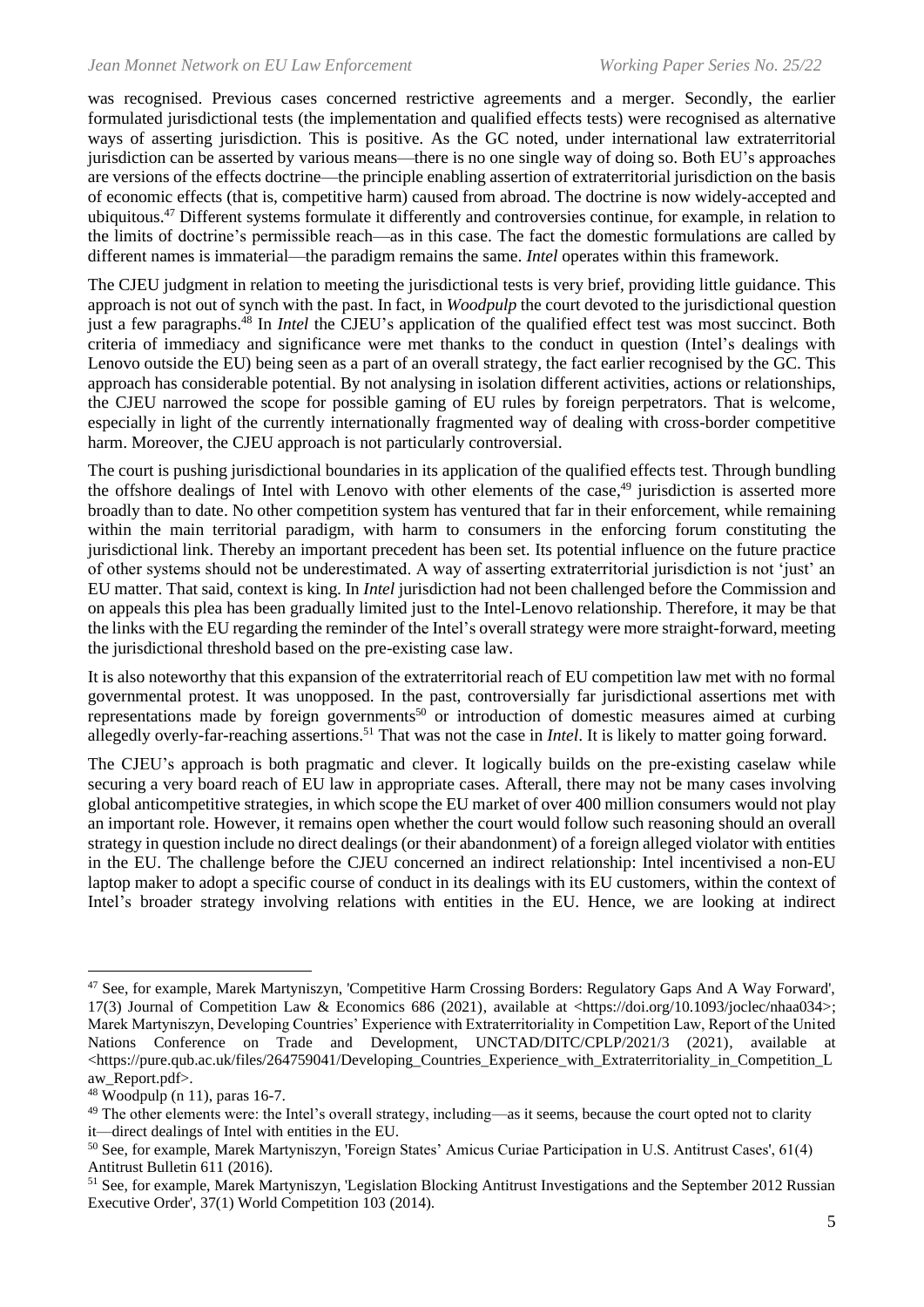withdrawal (laptops with competing chips are not sold in the EU by non-EU's Lenovo) in a boarder context involving direct dealings of Intel with entities in the EU.

Also, how would the logic of *Intel*, an abuse of dominance case, apply in a restrictive agreements' framework? In particular, would non-EU cartelists' foreign sales of inputs to a non-EU third party, with only finished products being subsequently sold in the EU bring them within the remits of EU law? Most likely yes. The CJEU's judgement, with its succinctness, could, but did not rule out such a broader interpretation, and the GC signalled willingness to adopt it and has already done so (see discussion of *Air Cargo* below). This leaves plenty of space for the extraterritorial application of EU competition law. The Commission has a track record of availing of it to deter foreign violators. It is worth recalling that, for example, already in the 1970s the Commission was publicly claiming to be relying on the effects doctrine, clearly overstretching EU court's position back then. <sup>52</sup> More recently, in 2015—still before *Intel*, during an OECD Roundtable the Commission claimed it would have jurisdiction over foreign cartelists on the basis of indirect sales only.<sup>53</sup> As further discussed below, we have already seen first attempts of private claimants to build on *Intel* and seek further development of law in this very direction.

In more general terms *Intel* also points to existing power imbalances affecting capacity of different systems to safeguard their markets and deal with foreign anticompetitive conduct. As noted elsewhere,<sup>54</sup> extraterritoriality does not offer the same potential to all. In this case, EU law applied because the EU market constituted a significant part of the world market and indeed the non-EU Intel duly paid the initially imposed fine of 1.06 billion euro, back then the largest such fine ever imposed. Authorities of a much less significant market might not have a similar possibility. Even if discontinued thanks to enforcement in other systems, domestic harm would often remain unaddressed. That is, there would be no retrospective transfer of extracted wealth (by means of fines) and no deterrence would be generated, potentially leaving the market open for anticompetitively exploits.

## **IV.***iiyama* **and the** *Intel***'s first application**

*iiyama* is the first case of a then EU member state's court to address extraterritorial reach of EU competition law post-*Intel*, in the context of private enforcement and long supply chains. The UK's Court of Appeal judgment confirmed that, in principle, the EU competition laws apply to offshore global cartels without direct sales of cartel-affected products.<sup>55</sup> Thereby the further reach of EU law has been recognised in the important context of private actions for damages, albeit by the English courts, before Brexit.

<span id="page-5-0"></span>The case arose out of two related private suits brought by iiyama. The Japanese iiyama produces electronic products. It purchased monitors in Asia and then distributed them within its group onwards—mainly to its subsidiaries in the EU. These products incorporated cartel-affected inputs. Hence, the sale of cartel-affected inputs took place in Asia. These were mainly transactions between cartelists and monitor producers (that is, third parties), not the allegedly harmed iiyama. Inputs account for about 70% of the cost of monitors. Both relevant CRT and LCD cartels were sanctioned by the European Commission. <sup>56</sup> Afterwards, iiyama's EU subsidiaries brought follow-on actions for damages in the UK (then still in the EU), arguing they were cartels' victims.<sup>57</sup> In both cases, the defendants challenged the jurisdiction. In the case concerning the CRT cartel, the High Court found the conduct at stake beyond the reach of EU law, as neither the implementation, nor the qualified effects test were found to be met. The key issue was lacking immediacy of effects— 'some end of the road effect … does not mean that the cartel was implemented [in the EU]'; not immediate, but a 'knockon effect'. <sup>58</sup> In the case relating to the LCD cartel, the High Court found that the plaintiffs had a pleadable

<sup>52</sup> See Martyniszyn, 'Extraterritoriality in EU Competition Law'… (n [10\)](#page-2-2), p 39.

<sup>53</sup> OECD Working Party No. 3 on Co-operation and Enforcement: Roundtable on Cartels Involving Intermediate Goods, DAF/COMP/WP3/M(2015)2/ANN2/FINAL (October 2015), p. 6.

<sup>54</sup> See, for example, discussion and further sources in [Marek Martyniszyn, 'Export Cartels: Is it Legal to Target Your](https://doi.org/10.1093/jiel/jgs003)  [Neighbour? Analysis in Light of Recent Case Law', 15\(1\) Journal of International Economic Law 181 \(2012\)](https://doi.org/10.1093/jiel/jgs003).

<sup>&</sup>lt;sup>55</sup> The LCD Appeals [2018] EWCA Civ 220.

<sup>56</sup> COMP/39.309 LCD- Liquid Crystal Displays, 8.12.2010, C(2010) 8761 final; COMP/39437 - TV and Computer Monitor Tubes – TV and Computer Monitor Tubes. 5.12.2012, C(2012) 8839 final.

<sup>57</sup> Note: iiyama's claims pre-dated the EU Damages Directive, which—per its Art. 14—codified court's findings in *Manfredi*, providing that indirect purchases in the EU have a right to recover the suffered harm. This approach differs from the US rules, which—per the US *Illinois Brick* doctrine—prevent claims of indirect purchasers.

<sup>58</sup> iiyama Benelux v Schott [2016] EWHC 1207 (Ch), at 140 and 148.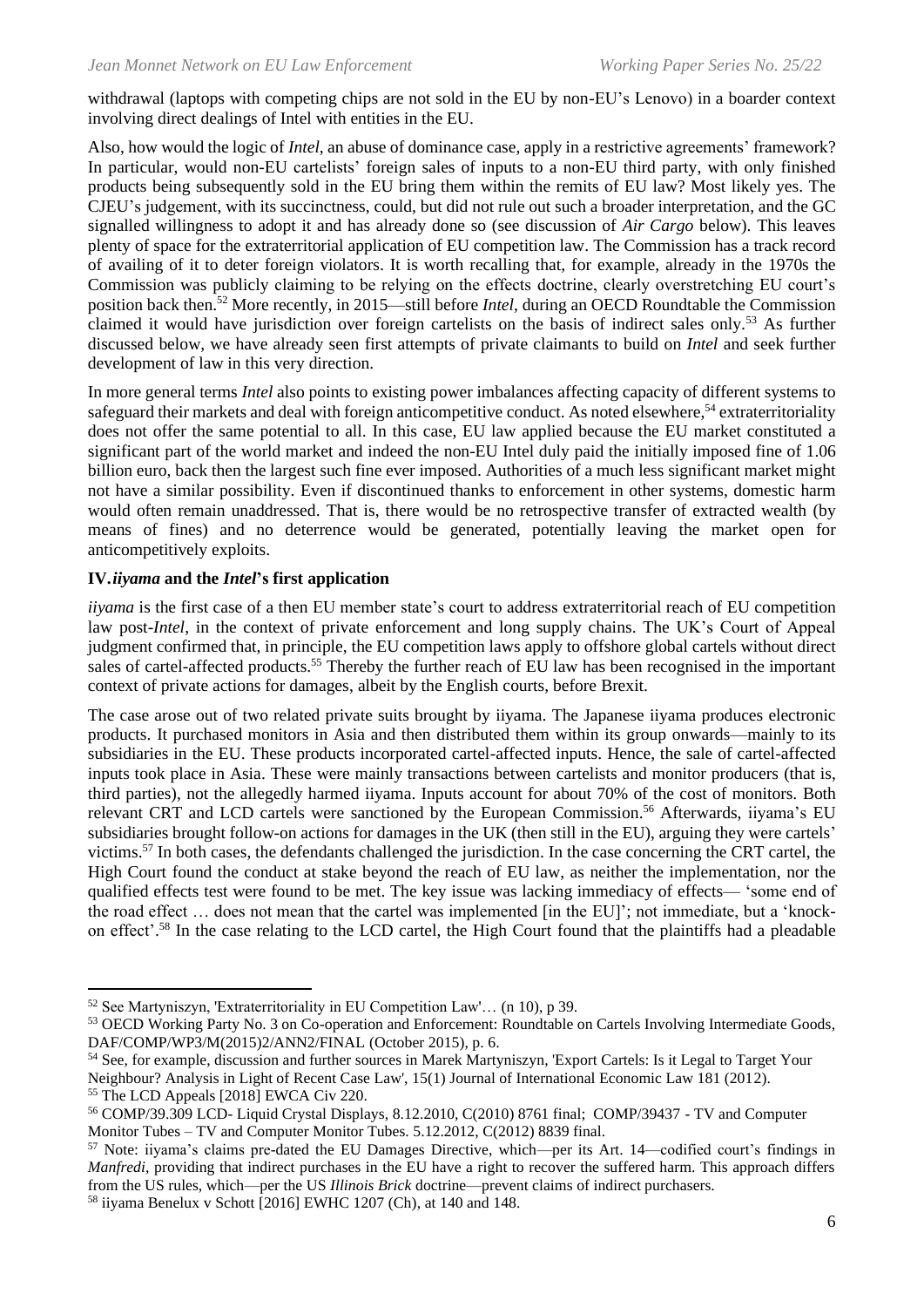case, albeit with various reservations, and the court permitted it to proceed to trial.<sup>59</sup> These conflicting orders, delivered prior to CJEU's *Intel* judgement, were determined by the CoA already with the benefit of *Intel*.

The CoA recognised that the scope of application must be the same across all areas of EU competition law, hence findings in *Intel*—an abuse of dominance case—are equally relevant in, for example, the restrictive agreements context. <sup>60</sup> Moreover, the CoA acknowledged that *Intel* supports an argument that 'a worldwide cartel which was *intended* to produce substantial *indirect* effects on the EU internal market may satisfy the qualified effects test for jurisdiction [emphasis added]', with such a fact-specific analysis taking into account the totality of the cartel's operation.<sup>61</sup> Furthermore, the CoA noted that, in a supply chain context, a sale of a cartel-affected input to a third party outside the EU need not rule out the fulfilment of the immediacy criterion.<sup>62</sup> Hence, the CoA recognised possible extraterritorial jurisdiction two steps removed. Similarly, the foreseeability criterion was given a wide reading. The CoA found that 'what matters is that the cartel was always intended to have worldwide effect, including in the EU, and it must have been contemplated that the supply chains whereby cartelised goods ended up being purchased within the EU might include intra-group transactions.'<sup>63</sup>

Further appeal in *iiyama* was denied by the UK Supreme Court.<sup>64</sup> The case did not progress further because, in February 2020, the claims were withdrawn, <sup>65</sup> possibly due to an out-of-court settlement.

Overall, the CoA's judgment in *iiyama* is significant. It arose out of private actions for damages for harm allegedly caused in the EU by foreign cartel conduct in the context of long supply chains and the plaintiffs purchasing products incorporating cartel-affected inputs from third parties outside the EU. The recognition of a possible EU extraterritorial jurisdiction in such a setting uses the policy space created by the CJEU in *Intel*, extending the reach of EU law further. While *iiyama* does not bind the Commission or courts in other EU member states, it is likely to be persuasive when similar issues arise. That said, two practical aspects of the case matter. Firstly, the case concerned a global cartel and the CoA underlined the need to analyse the cartel conduct as a whole, echoing the CJEU's recognition of the importance of the defendant's overall strategy in *Intel*. Secondly, the CoA was dealing with applications for summary judgment. In the UK's framework, at that stage, plaintiffs have to show they have a real prospect of success, i.e. that their case is better than arguable. However, the court is not resolving complex questions of law and fact. It is not a very high threshold.

#### **V.** *Air Cargo* **and extraterritoriality back in the General Court**

In March 2022 the General Court issued a series of judgments relating to the air cargo cartel, dismissing most appeals and changing the amounts of some of the imposed fines. <sup>66</sup> In 2010 the Commission found that a number of entities (the carriers) ran a worldwide cartel on the airfreight market affecting the EU market, in violation of EU competition law.<sup>67</sup> The air carriers conspired on the levels of fuel and security surcharges, constituting a significant proportion of the freight service, and paid commissions. The price-fixing affected intra-EU, inbound and outbound routes. The original Commission's decision was annulled on the procedural grounds,<sup>68</sup>

<sup>59</sup> iiyama (UK) Ltd v Samsung [2016] EWHC 1980 (Ch), at 99.

<sup>60</sup> The LCD Appeals (n [55\)](#page-5-0), para 91.

 $61$  Ibid, para 95.

 $62$  Ibid, para 98.

<sup>63</sup> Ibid, para 100.

<sup>64</sup> Refused on 24 July 2018. The UK Supreme Court, Permissions to appeal results, p 4, available at:

[<sup>&</sup>lt;https://www.supremecourt.uk/docs/permission-to-appeal-2018-0607.pdf>](https://www.supremecourt.uk/docs/permission-to-appeal-2018-0607.pdf). Following the denial the competition issued were transferred to the Competition Appeal Tribunal. See the Transfer Order of the High Court, 10 October 2019, available at:

 $\lt$ https://www.catribunal.org.uk/sites/default/files/201910/1333\_liyama\_Transfer\_Order\_HC2014001980\_141019.pdf>. <sup>65</sup> Order of the Chairman, Withdrawal of Claim, 2 March 2020, available at:

[<sup>&</sup>lt;https://www.catribunal.org.uk/cases/13335719-t-iiyama-uk-limited-others>](https://www.catribunal.org.uk/cases/13335719-t-iiyama-uk-limited-others).

<sup>66</sup> Cases T-323/17 Martinair Holland v Commission, T-324/17 SAS Cargo Group and Others v Commission, T-325/17 Koninklijke Luchtvaart Maatschappij v Commission, T-326/17 Air Canada v Commission, T-334/17 Cargolux Airlines v Commission, T-337/17 Air France-KLM v Commission, T-338/17 Air France v Commission, T-340/17 Japan Airlines v Commission, T-341/17 British Airways v Commission, T-342/17 Deutsche Lufthansa and Others v Commission, T-343/17 Cathay Pacific Airways v Commission, T-344/17 Latam Airlines Group and Lan Cargo v Commission, T-350/17 Singapore Airlines and Singapore Airlines Cargo v Commission.

 $^{67}$  European Commission, Decision of 9 November 2010, Case COMP/39258 – Airfreight, C(2010)7694 final.

<sup>68</sup> Cases T-9/11 Air Canada, T-28/11 Koninklijke Luchtvaart Maatschappij, T-36/11 Japan Airlines, T-38/11 Cathay Pacific Airways, T-39/11 Cargolux Airlines International, T-40/11 Latam Airlines Group and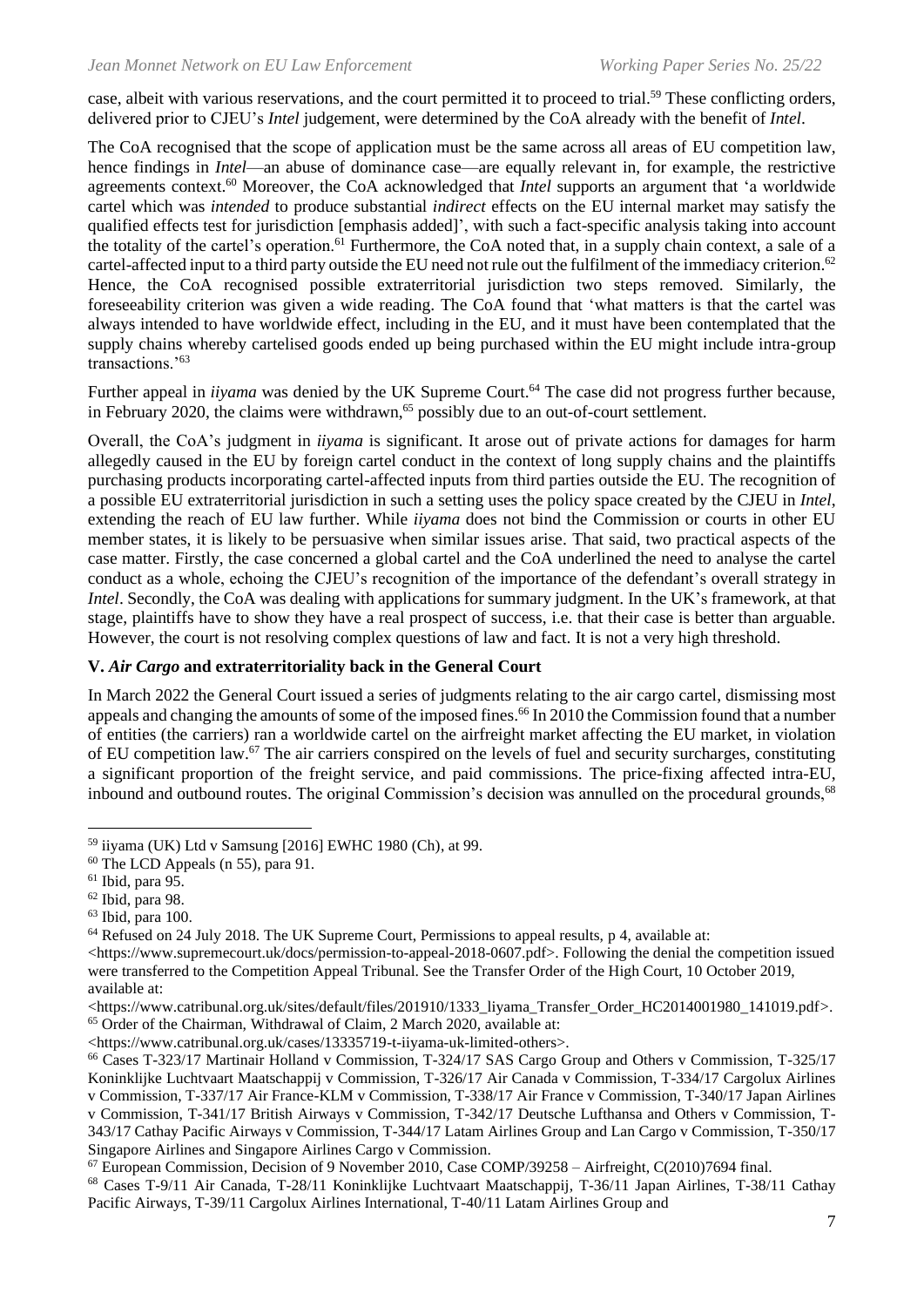and later, in 2017, re-adopted in an amended form.<sup>69</sup> The GC's bundle of 13 judgments arise from appeals by the carriers, alleging inter alia lack of EU law jurisdiction in relation to inbound flight services.

The way the market operates is that carriers sell their air cargo services to freight forwarders who, in turn, deal with shippers. The cartel included EU and non-EU entities and it affected diversity of routes. On appeal various cartelists—including those established within the EU—argued EU jurisdiction was lacking over inbound fright services, that is services from outside the EU into airports within it. In essence: when it comes to this category of flights the carriers sold their services outside the EU (at the point of origin of the relevant flights) to freight forwarders mostly established outside the EU, who only then contracted with shippers, based outside or within the EU. Hence, these flights were seen as an input services cartel: flights being an input to the subsequently sold freight forwarding service, with the sale of the cartel-affected element (the flights) taking place outside the EU.

<span id="page-7-0"></span>The GC's judgments in *Air Cargo* are very similar when it comes to jurisdictional matters. <sup>70</sup> It was claimed that the Commission lacked jurisdiction over inbound fright services, among others, due to the misapplication of the two jurisdictional tests: the qualified effects and implementations tests.<sup>71</sup> Given both tests are alternative, the GC underlined that meeting the criteria of the qualified effect test renders reliance on the implementation test unnecessary.<sup>72</sup> In its analysis the GC followed the Commission's approach and analysed the conduct both in isolation and as part of the cartel's overall strategy—in forming part of a single and continuous infringement taken as a whole. 73

At the onset, the GC clarified—following *Intel*—that showing of probable, not actual effects is sufficient, with this approach remaining unchanged by classification of the conduct at stake as a by-object violation.<sup>74</sup> Thereby the GC helpfully ruled out reading into the jurisdictional test a showing of actual effects, called for by the cartelist. Moreover, the GC also noted that when applying the qualified effects test it is appropriate to rely on the air carriers conduct's effects on a downstream market.<sup>75</sup> In the case at hand it was appropriate to look into the inflated prices shippers were charged by freight forwarders, leading to higher prices of goods imported into the EU, due to the cartel's operation on the upstream market.<sup>76</sup>

The GC outlined that establishing effects' foreseeability presupposes that those effects in question could have been reasonably considered by cartelists on the basis of practical experience, rather than being a 'result from an entirely extraordinary train of events'.<sup>77</sup> In the case at hand, the GC found the foreseeability criterion to have been met. The cartelists could have reasonably expected that the increased cost of freight services they charged freight forwarders would be passed on to shippers.<sup>78</sup> As implicitly noted in some of the other *Air Cargo* judgements, <sup>79</sup> the indirect sales of such specific non-portable services could hardly lead to a different conclusion. Unlike in input goods cartels—where, say, a cartel-affected computer chip sold outside the EU could be used in a laptop sold in diverse locations, not necessarily in the EU—the freight forwarders could not have sold shipping of goods into the EU to a buyer who was interested in sale of cargo shipping into, say, Peru. The destination of the sold services, subsequently packaged and sold by freight forwarders, was firmly set by cartelists.

In terms of substantiality of effects, the GC noted that in the case of input cartels the proportion of the price of the input within the finished product or service plays a role.<sup>80</sup> In *Air Cargo* the conduct was of considerable duration, general in application (on world-wide basis), of significant nature (price-fixing) with the cost of

<sup>78</sup> Ibid, para 156-63.

Others, T-43/11 Singapore Airlines and Others, T-46/11 Deutsche Lufthansa and Others, T-48/11 British Airways, T-56/11 SAS Cargo Group and Others, T-62/11 Air France-KLM, T-63/11 Société Air France and T-67/11 Martinair Holland v Commission.

<sup>69</sup> European Commission, Decision of 17 March 2017, Case COMP/39258 – Airfreight, C(2017)1742 final.

<sup>70</sup> This note refers mainly to Case T-323/17 Martinair Holland v Commission, the first of *Air Cargo* judgments, with appropriate references to relevant points made in other judgments in the bundle.

<sup>71</sup> Ibid, para 81.

 $72$  Ibid, para 105.

<sup>73</sup> Ibid, paras 118-20.

<sup>74</sup> Ibid, paras 126-32.

<sup>75</sup> Ibid, paras, 136-42.

<sup>76</sup> Ibid, para 142.

<sup>77</sup> Ibid, para 145, referring to AG Kokott Opinion in C-557/12 *Kone and Others*, para 42.

<sup>79</sup> For example, in T-334/17 Cargolux Airlines v Commission, para 170.

<sup>80</sup> Martinair (n [70\)](#page-7-0), para 165.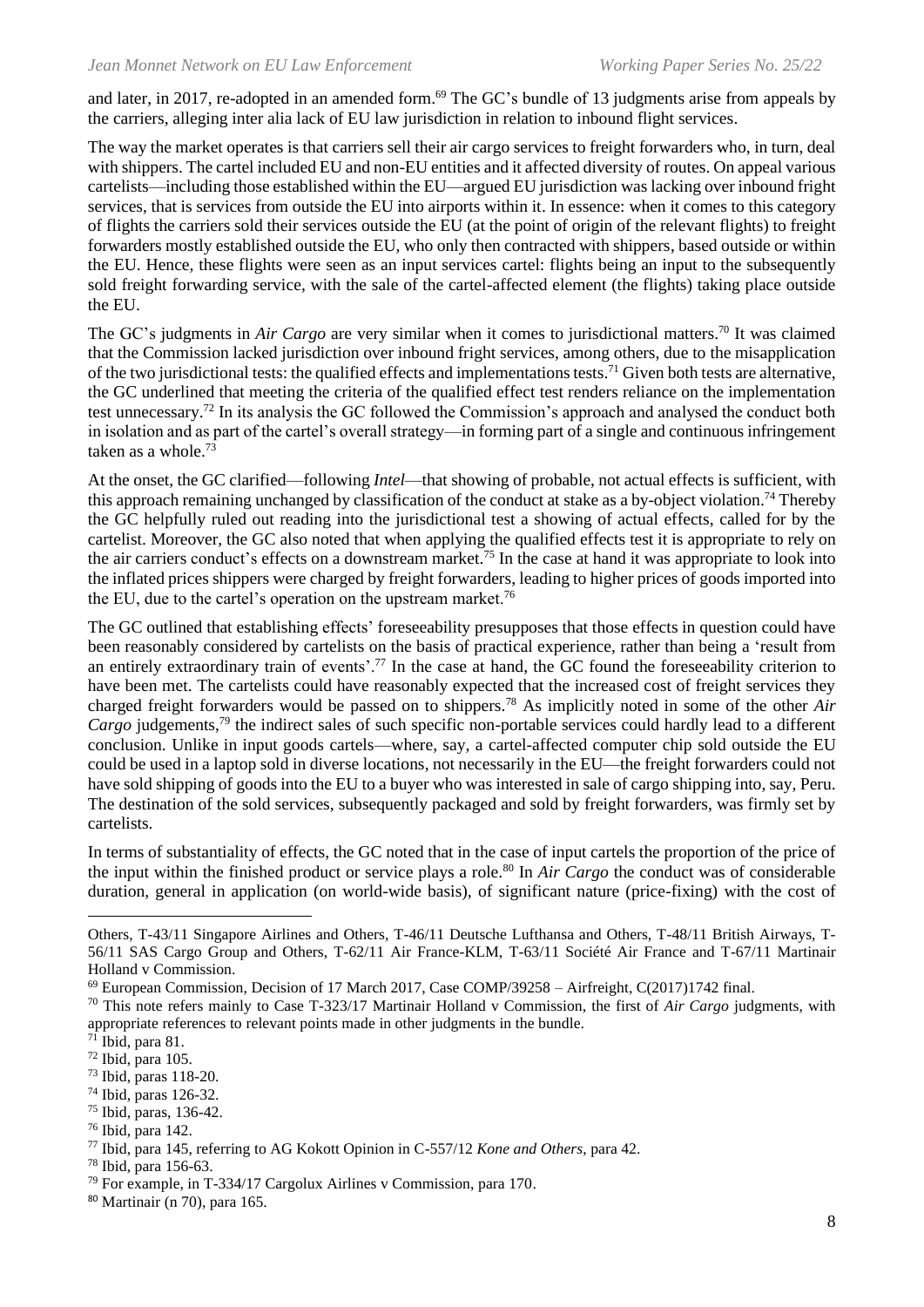cartel-affected input services at stake representing a significant proportion of the total bills paid by freight services (that is, amounts in lower double-digits).<sup>81</sup> Thereby, the substantiality requirement was met.

When it comes to immediacy, the GC clarified that directness does not rule out involvement of a third party in the process.<sup>82</sup> The chain of causation need not be broken. In the case at hand, the criterion was satisfied—the cartelists' overcharging of freight forwarders contributed to the effects in question—shippers being charged more. 83

Hence, the criteria of the qualified effects test were met, making reliance on the implementation test unnecessary.<sup>84</sup> These conclusions were reached by the GC when looking at the conduct in isolation. Hence, taking a pre-*Intel* approach. However, the court considered the effects also in the context of the single and continuous violation taken as a whole, following *Intel*. It has been refuted that this approach applies only to foreclosure scenarios, as was the case in *Intel*. <sup>85</sup> Unsurprising this approach similarly confirmed meeting of the qualified test threshold.<sup>86</sup> In this context, it was observed that a worldwide cartel could have been undermined should freight forwarded had been able to circumvent it by using indirect routes. Therefore, the conduct relating to the inbound routes constituted integral part of the single and continuous infringement.<sup>87</sup>

*Air Cargo* provides a number of significant clarifications. In more general terms*,* it is the first contested case of extraterritoriality applied in relation to services, not goods. The GC provided no analysis in light of the implementation test. This may indicate its demise, after the CJEU shelved it in *Intel*. Turning to qualified effects, we learn that it is satisfactory to rely on effects on a downstream market for jurisdictional purposes. While given *Intel* this is not new, the language used is very clear. Secondly, the GC somewhat timidly followed the CJEU approach of considering the conduct at stake taken as a whole, only after finding that the challenged conduct in question—not the overall conduct as such—met the jurisdictional criteria. Is this a bridging case, getting us used to the new 'as a whole' approach, or is the analysis of the challenged conduct 'in insolation' provided to make it clear that indirect sales qualify for jurisdictional purposes even in the absence of some broader strategy by the cartelists? The answer may be 'yes' to both. The issue of substantiality is noteworthy. The cartel-affected price components accounted for about one-fourth of the total price paid by the freight forwarders, and these inflated costs were capable of, in turn, affecting shipping costs and, later, the actually sold products. These findings show the criterion of substantiality can be met when a cartel-affected price element—while significant— is not, proportionally, major or key. Clearly, we are looking at a sliding scale and a movement towards limiting the gaps in the system, that is, towards growing exposure of foreign cartelists to EU competition rules in the context of indirect arrangements.

While *Air Cargo* is akin to an input goods cartel and an indirect foreign sales scenario, there are significant factual differences. In case of input goods, a foreign cartelist could argue that a non-EU sale of cartel-affected inputs could have led to sales of finished products somewhere outside the EU. In this case, while carriers' services were sold outside the EU, the carriers were flying their planes into specific EU airports and, in that regard, their services were fixed by them. The freight forwarders, who purchased carries' services for subsequent resale to shippers, were unable to sell cargo space offered by carriers from, say, Marrakesh to Madrid as cargo space from Marrakesh to Tunis.

In more general terms, *Air Cargo* reminds us of some fundamental jurisdiction points. Analysing only the challenged inbound services *Air Cargo* involved carriers partly operating in the EU. <sup>88</sup> Why do we then speak of 'extraterritoriality'? The answer is that the policy choice was made—internationally, not just in the EU for competition law to be very territorial in nature when it comes to conduct's impact. In a typical domestic case the issue of jurisdiction is not raised. It is presumed the effects of the conduct in question will be local. However, transnational cases are trickier. Only conduct harming the EU market is prohibited. Hence, an export cartel arranged by EU entities affecting only foreign markets would be perfectly legal under EU law, like in

- <sup>82</sup> Ibid, para 176.
- <sup>83</sup> Ibid, paras 177-8.
- <sup>84</sup> Ibid, para 197.
- <sup>85</sup> Ibid, para 187-8.
- <sup>86</sup> Ibid, para 195.

<sup>81</sup> Ibid, paras 167-71.

<sup>87</sup> Ibid, para 191, citing Commission Decision, recital 1046.

<sup>88</sup> Duly noted in the Commission in its 2017 Decision, para 1043.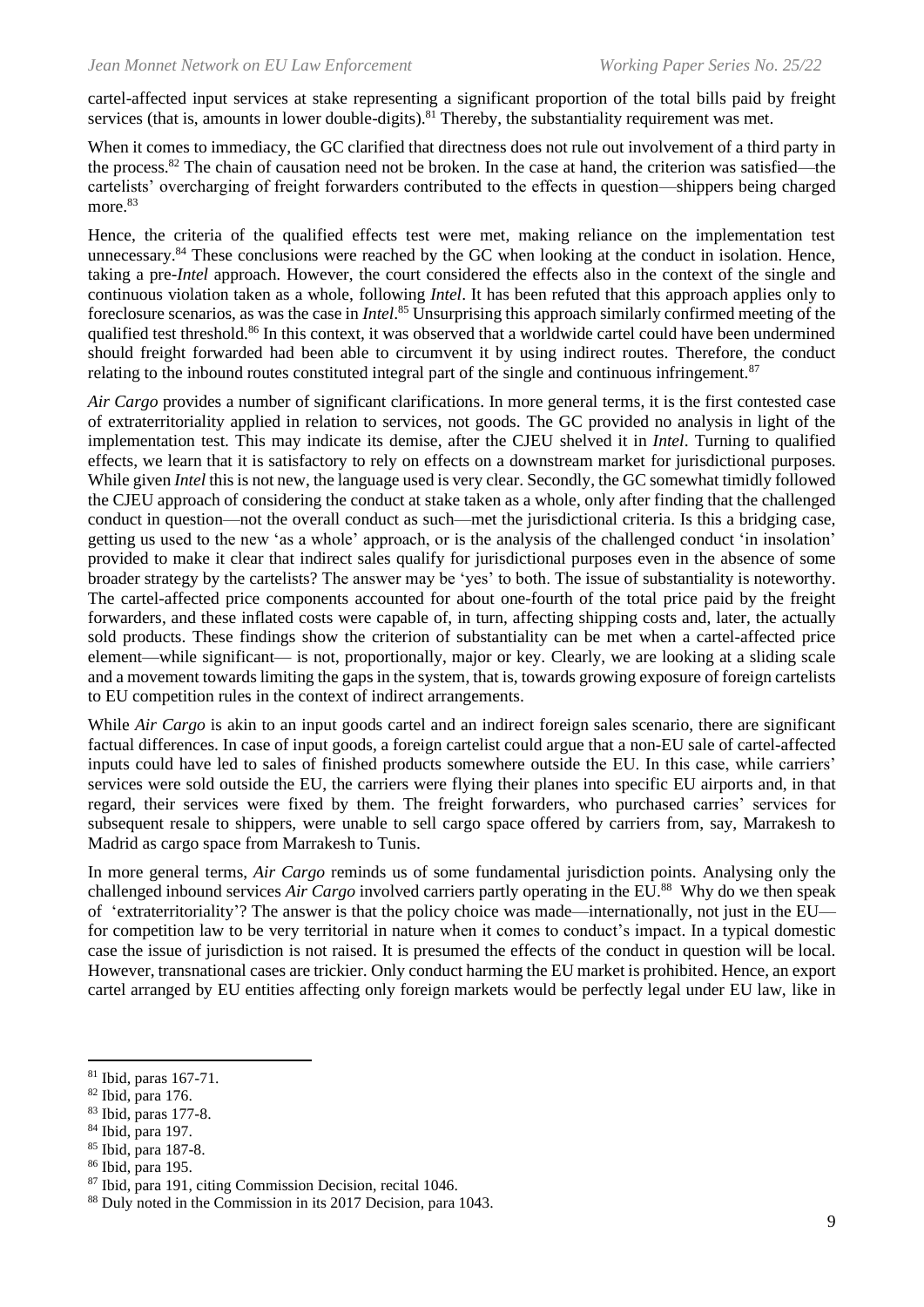other jurisdictions.<sup>89</sup> In this vein, in *Brugg Kabel*, another recent transnational cartel case involving market sharing, the GC observed that EU entities' agreement not to compete on Asian markets had not been implemented within the EU.<sup>90</sup> The EU does not mind being an exporter of competitive harm and benefiting from it. At the same time, EU law safeguards against inbound competitive harm, against EU market being affected—hence, cases such as *Intel* and *Air Cargo*. That is also why it does not matter what was the nationality of the culprit or where did the conduct take place. What matters is where the brunt was bore. That is the widely recognised territorial paradigm.

<span id="page-9-0"></span>On appeal in *Air Cargo* some of the carriers raised also the *ne bis in idem* and international comity principles, arguing these would be violated by extraterritorial assertions.<sup>91</sup> Pointing to the broader point made above, the GC noted that the principle *ne bis in idem* does not apply when competition agencies of different states take action to safeguard their markets.<sup>92</sup> More specifically, the court found that the carrier did not prove it had already been punished in relation to conduct which was being sanctioned by the Commission.<sup>93</sup> Again, this is unsurprising—in the current regulatory framework each competition system aims to sanction only the harm affecting their market. Hence, by definition double jeopardy is unlikely. Another carrier failed to substantiate their claim that by bringing its action the Commission prevented various non-EU competition agencies from penalising them.<sup>94</sup> More broadly, the GC recalled that 'there is no principle of public international law that prevents public authorities of different States from trying and convicting the same natural or legal persons on the basis of the same facts as those for which that person has already been tried in another State'.<sup>95</sup> In terms of international comity, the court pointed that that the Commission is not obliged to take account of proceedings and penalties potentially affecting the investigated entities elsewhere.<sup>96</sup>

#### **V. Conclusions**

Recent years show numerous instances of extraterritorial enforcement of EU competition law. These were jurisdictionally contentious cases. The recent courts' pronouncements provide numerous clarifications and expansive development of the law, facilitating its further reach, also in more complex, nuanced scenarios, better reflecting the realities of today's commerce. Post *Air Cargo*, those interested in extraterritoriality should remain seated. It is likely to be a long-haul adventure and turbulence is expected.

<sup>89</sup> See further, Marek Martyniszyn, 'Export Cartels: Is it Legal to Target Your Neighbour? Analysis in Light of Recent Case Law', 15(1) Journal of International Economic Law 181 (2012).

<sup>90</sup> T‑441/14 Brugg Kabel and Kabelwerke Brugg v Commission, para 103.

<sup>91</sup> T-343/17 Cathay Pacific Airways v Commission, para 105.

<sup>92</sup> Ibid, para 172, citations omitted.

<sup>93</sup> Ibid, para 176.

<sup>&</sup>lt;sup>94</sup> T-344/17 Latam Airlines Group and Lan Cargo v Commission, paras 160-7.

<sup>95</sup> T-342/17 Deutsche Lufthansa and Others v Commission, 121.

<sup>96</sup> Cathay Pacific ([n 91\)](#page-9-0), para 178.